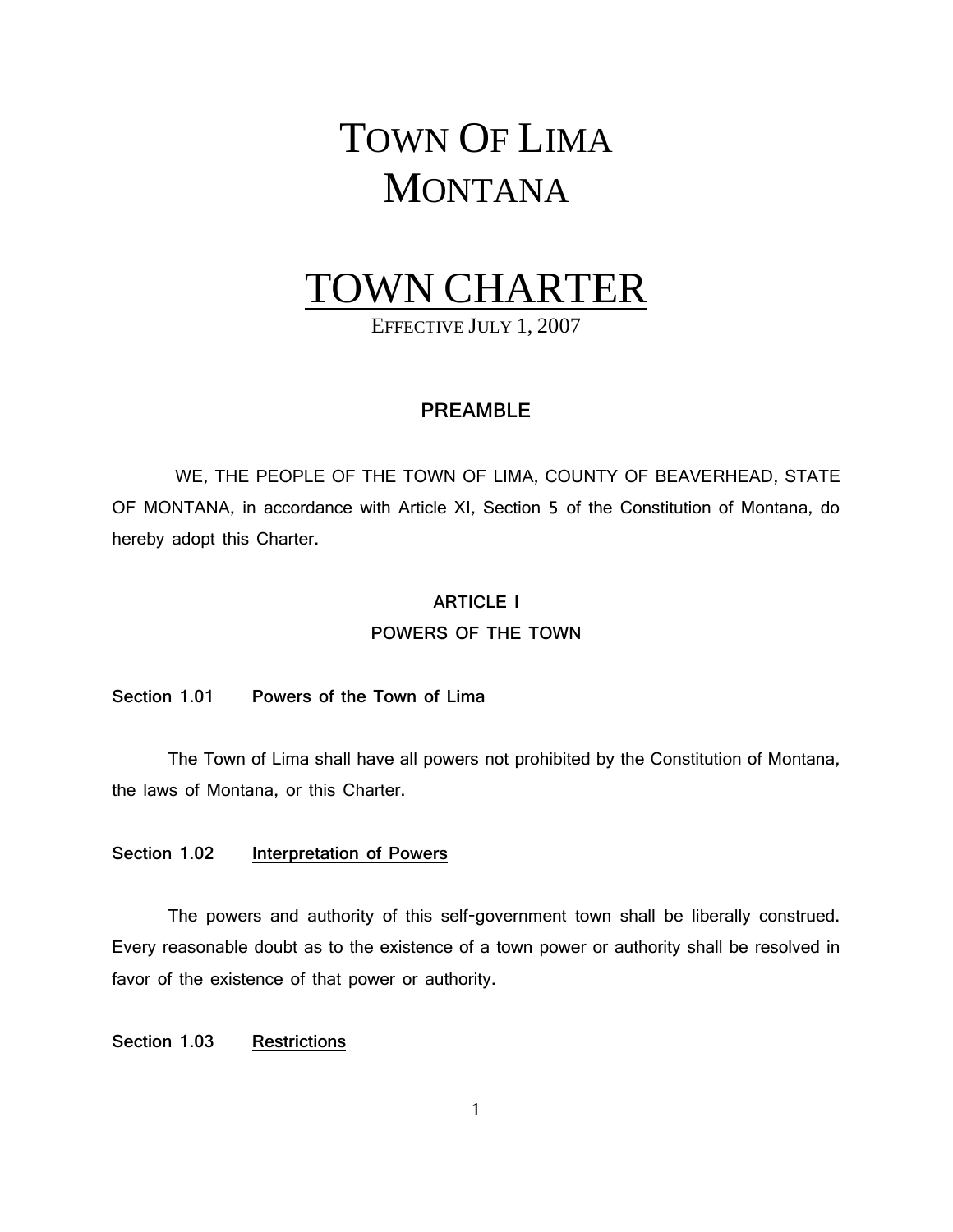The mill levy shall be limited to that of Montana municipal governments with general government powers, except with the prior approval of a majority of the electors voting on the question in a general or special municipal election.

#### **Section 1.04 Charter Supremacy**

As provided by Article XI, Section 5 of the Constitution of Montana, provisions herein establishing executive, legislative and administrative structure and organization are superior to statutory provisions.

# **ARTICLE II LEGISLATIVE BRANCH**

# **Section 2.01 Town Council**

The legislative branch shall consist of the town council, which shall be the governing body of the town.

#### **Section 2.02 Qualifications for Office**

- 1. Every resident of the Town of Lima who is 21 years of age or older, a resident of the State for at least three (3) years and a resident and qualified elector of the Town for two (2) years preceding election is eligible to hold the office of council member.
- 2. A council member shall reside within the town limits at the time of election and throughout the entire term of office.

# **Section 2.03 Composition**

The Town of Lima shall have a town council of four (4) members.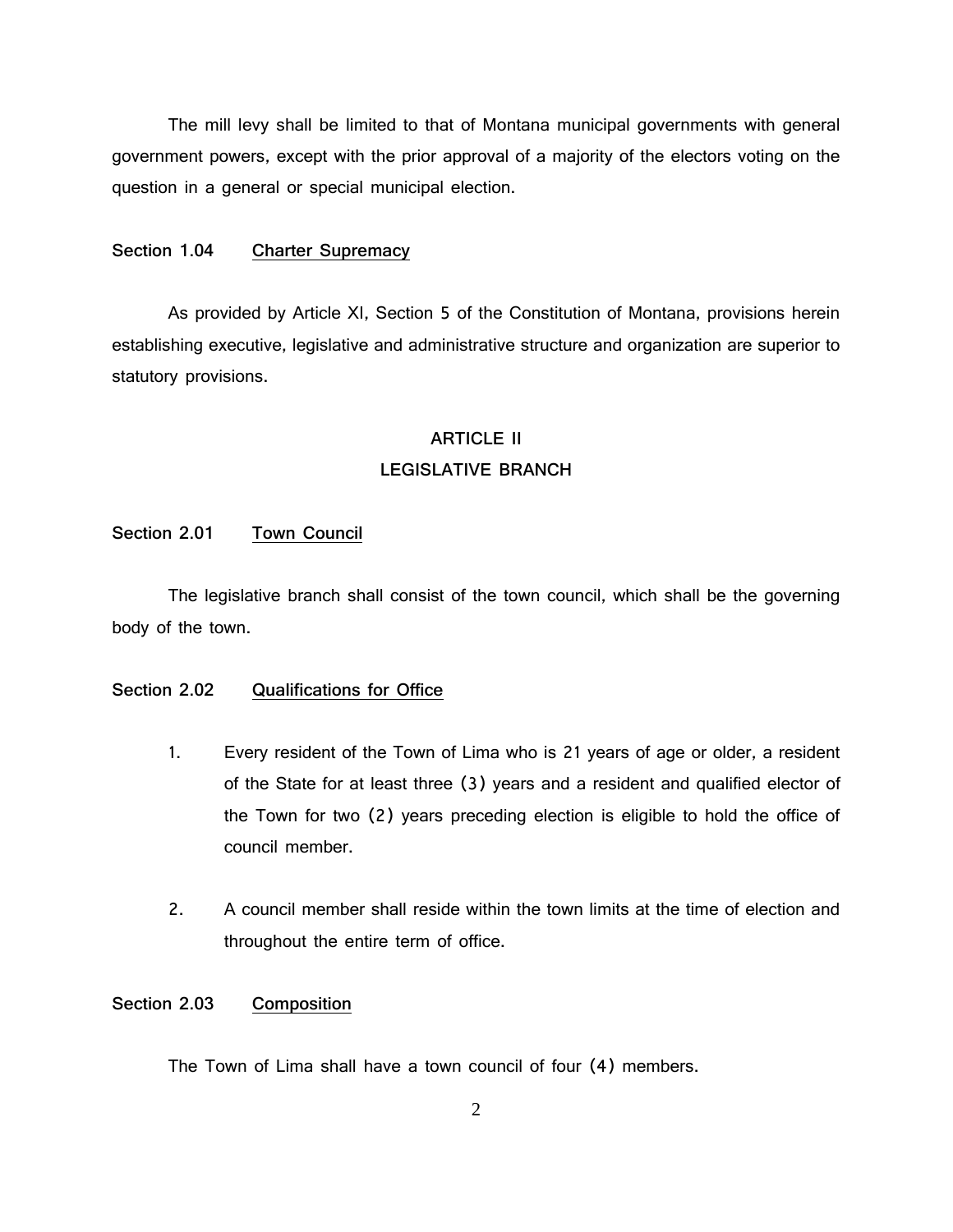#### **Section 2.04 Term of Office**

Members of the town council shall be elected for four (4) year, overlapping terms of office.

#### **Section 2.05 Election**

- 1. Local government elections shall be conducted on a nonpartisan basis.
- 2. Council members shall be elected at large. Two council members shall be elected at large every two years.

## **Section 2.06 Chairman of the Council**

The council shall have a chairman who shall be elected by the members of the council from among their own number for a term established by resolution. The chairman of the council shall preside at council meetings when the mayor is absent, and shall vote as other members of the council.

#### **Section 2.07 Vacancy in Office**

The office of council member becomes vacant as prescribed by law.

#### **Section 2.08 Removal from Office**

A council member may be removed from office by a finding, adopted by the affirmative vote of three (3) council members, that the office has become vacant as prescribed by law or by recall of a council member by the electors of Lima, as prescribed by law.

#### **Section 2.09 Filling Vacancy on Council**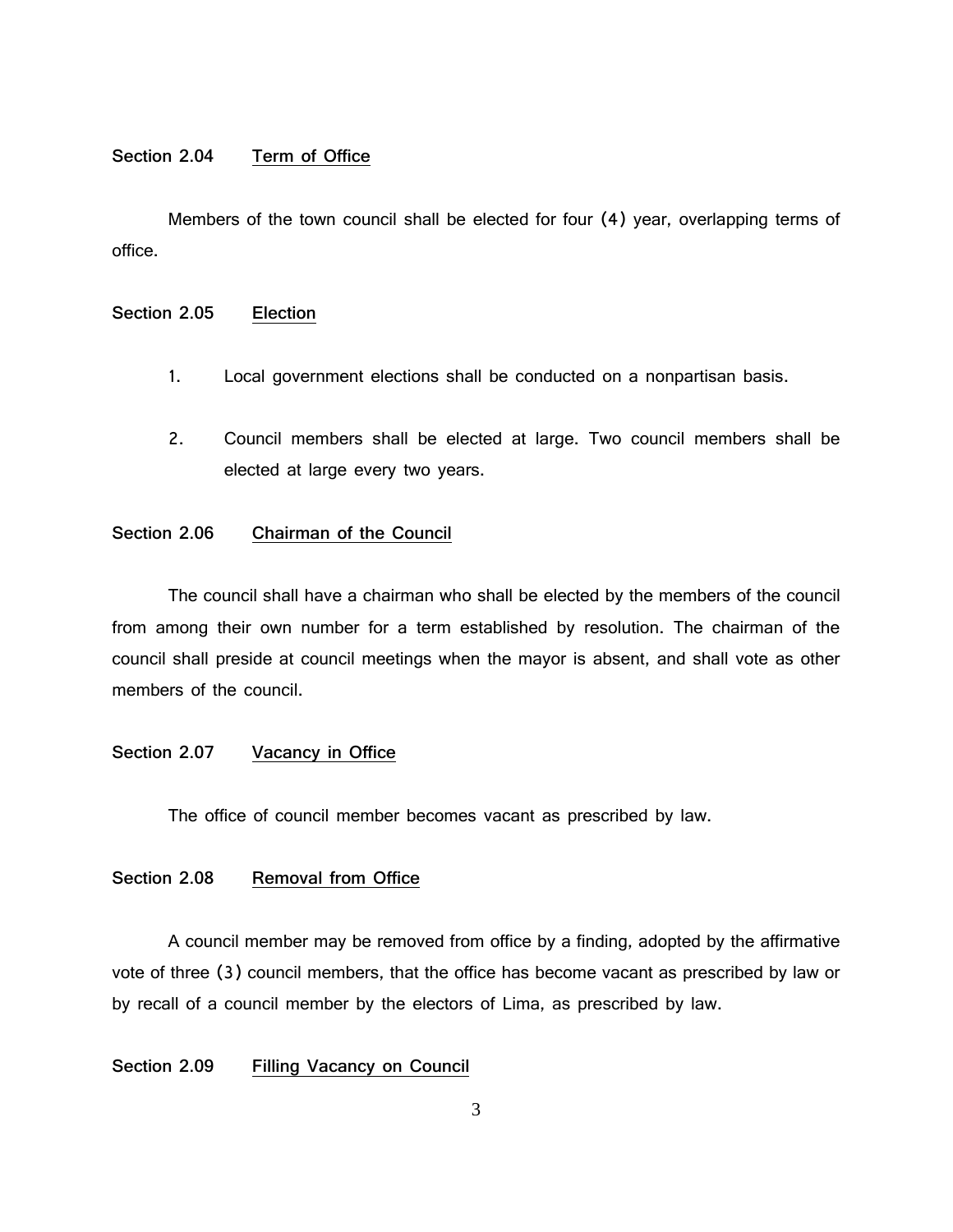- 1. When a vacancy occurs in the office of council member, the position shall be considered open and subject to nomination and election at the next general municipal election, except the term of office shall be limited to the unexpired term of the person who originally created the vacancy. Pending such election and qualification the council shall appoint, by the affirmative vote of the majority of the remaining council members, a person possessing the qualifications for office required by law and this Charter, within 30 days of the vacancy to hold the office until the successor is elected and qualified.
- 2. If there are fewer than three (3) council members serving in office at the time an appointment to fill council vacancies is required, the mayor shall appoint with the written consent of each of the incumbent council members, a person possessing the qualifications for office required by law and this Charter within 30 days of the vacancy to hold the office until the successor is elected and qualified.

### **Section 2.10 Powers and Duties**

- 1. The town council shall be the legislative and policy determining body of the town. All powers of the town shall be vested in the town council except as otherwise provided by law or this Charter and the council shall provide for the exercise thereof and for the performance of all duties and obligations imposed by law or this Charter.
- 2. The council may override the mayor's veto by the affirmative vote of three (3) members of the council.

#### **Section 2.11 Legislative Action**

1. A minimum of three (3) council members must be present to convene a lawful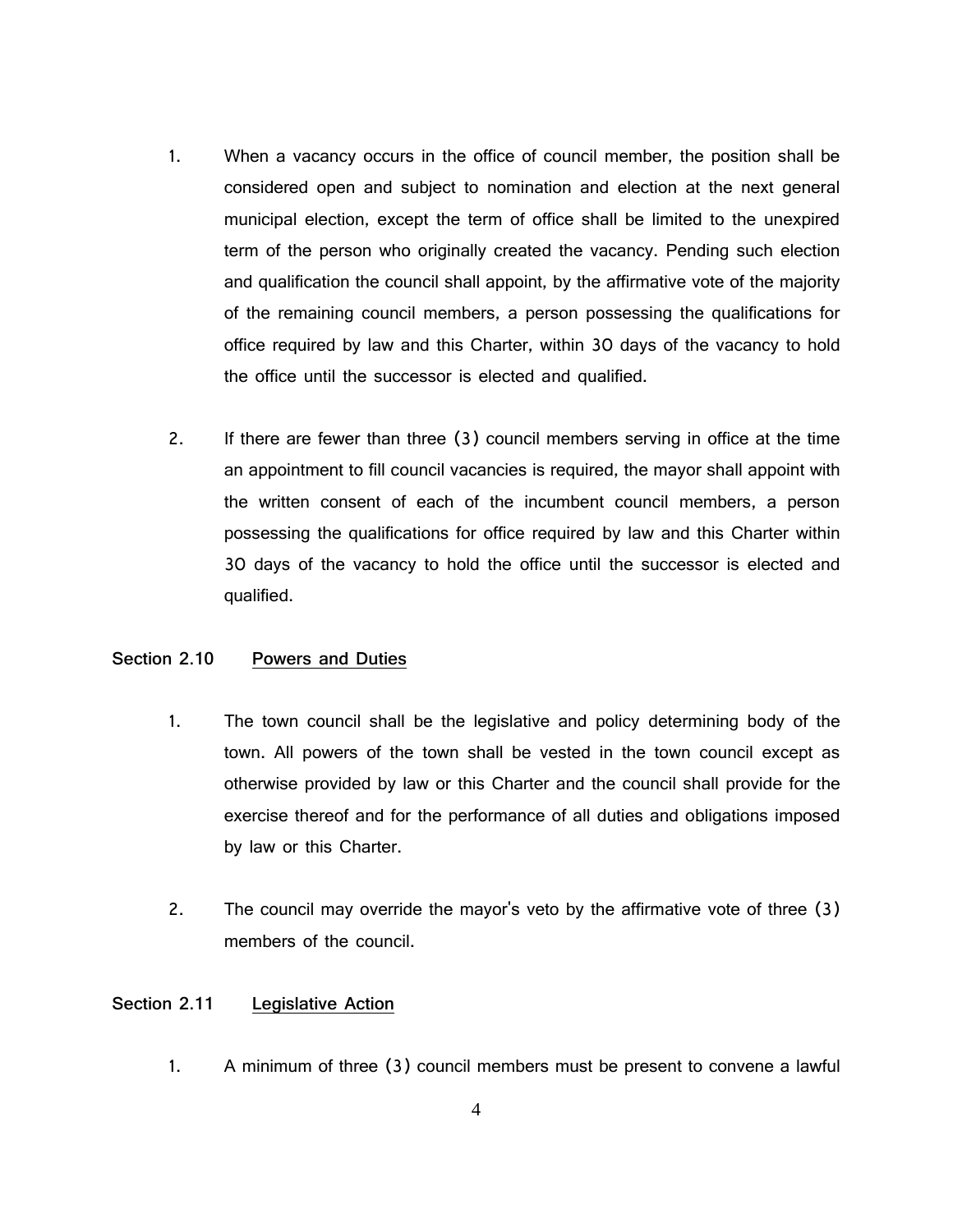meeting of the council.

2. Unless otherwise required by law or this Charter, the affirmative vote of a majority of the council members present at a lawful meeting of the council shall be required for all official actions of the council.

#### **Section 2.12 Procedure**

The council shall establish its rules of procedure and time and place of meetings by resolution.

#### **ARTICLE III**

#### **EXECUTIVE BRANCH**

# **Section 3.01 Mayor**

The Mayor shall be the chief executive and chief administrative officer of the Town.

#### **Section 3.02 Qualifications for Office**

- 1. No person shall be eligible for the office of Mayor unless he/she shall be at least twenty one (21) years old, a resident of the State for at least three (3) years and a resident of the Town for two (2) years preceding his/her election to said office.
- 2. The Mayor shall reside within the town limits Municipality at the time of election and throughout the entire term of office.

#### **Section 3.03 Term of Office**

The mayor shall be elected for a four (4) year term of office.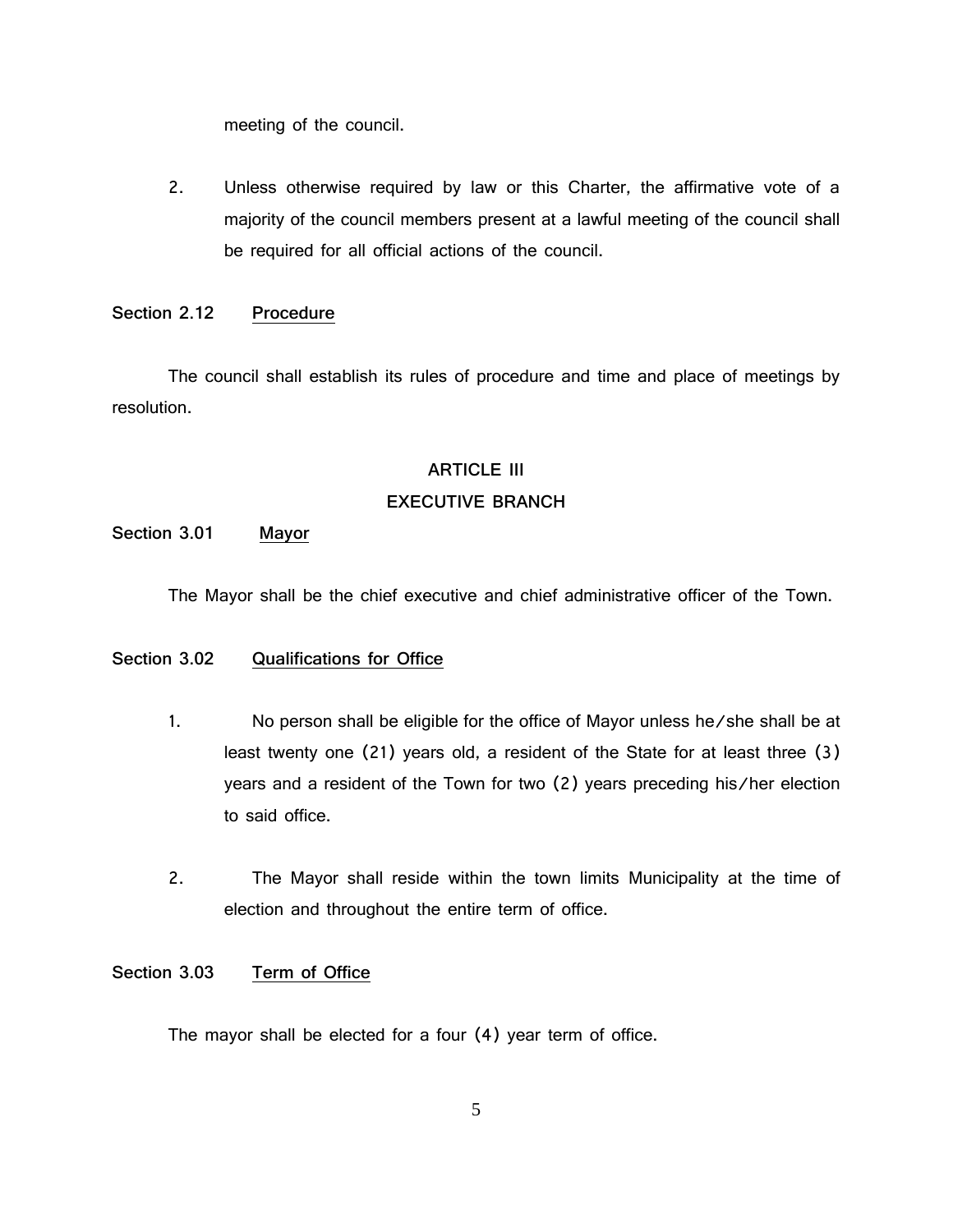#### **Section 3.04 Election**

The mayor shall be nominated and elected at large on a nonpartisan basis.

#### **Section 3.05 Vacancy in Office**

The office of mayor becomes vacant as prescribed by law.

## **Section 3.06 Removal from Office**

The mayor may be removed from office by a finding, adopted by the affirmative vote of three (3) council members that the office has become vacant as prescribed by law or by recall of the mayor by the electors of the Town of Lima, as prescribed by law.

## **Section 3.07 Filling Vacancy in the Office of Mayor**

When a vacancy occurs in the office of mayor the position shall be considered open and subject to nomination and election at the next general municipal election, except the term of office shall be limited to the unexpired term of the person originally creating the vacancy. Pending such election and qualification the council shall appoint, by the affirmative vote of three (3) council members, a person possessing the qualifications for office required by law and this Charter within 30 days of the vacancy to hold the office until the successor is elected and qualified.

#### **Section 3.08 Powers and Duties**

The mayor shall:

- 1. Enforce laws, Charter, ordinances, and resolutions;
- 2. Perform the duties required by law, Charter, ordinance or resolution;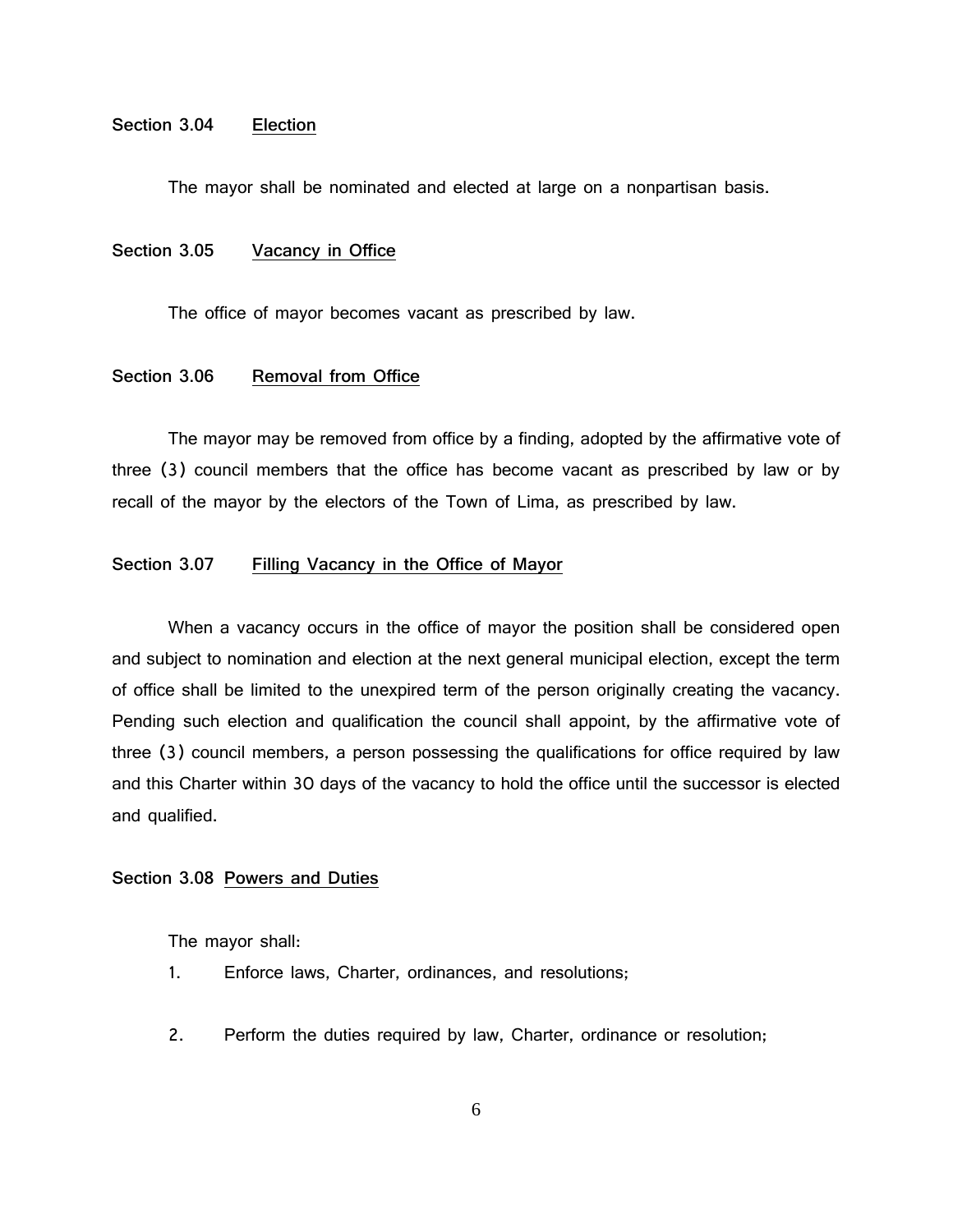- 3. Administer the affairs of the town government;
- 4. Carry out policies established by the council;
- 5. Recommend measures to the council;
- 6. Report to the council on the affairs and financial condition of the town government;
- 7. Execute bonds, notes, contracts, and written obligations of the council, subject to the approval of the council;
- 8. Report to the council as the council may require;
- 9. Prepare the council agenda, preside at council meetings and may take part in council discussions;
- 10. Execute the budget adopted by the council; and
- 11. Appoint, with the consent of the council, all members of boards, except the mayor may appoint without the consent of the council temporary advisory committees established by the mayor.

#### **Section 3.09 Administrative Duties**

The mayor may:

- 1. Appoint one or more administrative assistants to assist in the supervision and operation of the town government, and such administrative assistants shall be answerable solely to the mayor;
- 2. Appoint, with the consent of a majority of the council, all department heads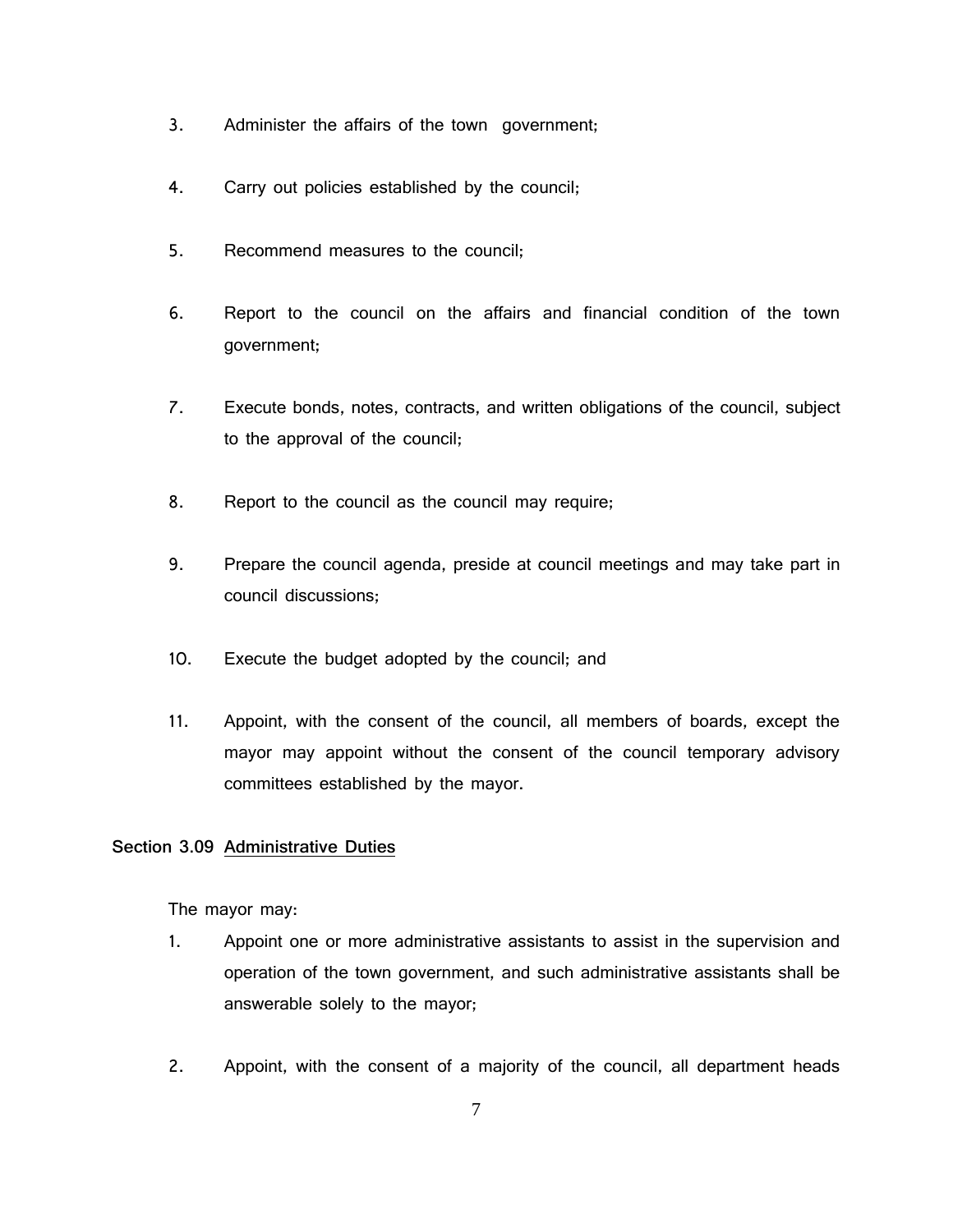including either a clerk, treasurer or clerk-treasurer; remove department heads; and may appoint and remove all other employees;

- 3. Prepare the budget in consultation with the council and department heads;
- 4. Exercise control and supervision of all departments and boards.

# **Section 3.10 Legislative Authority**

- 1. The mayor shall decide all tie votes of the council, but shall have no other vote.
- 2. The mayor may veto ordinances and resolutions, subject to override by the affirmative vote of three (3) members of the council.

# **Section 3.11 Compensation**

The compensation of the mayor shall be set by resolution of the town council.

# **ARTICLE IV**

# **JUDICIAL BRANCH**

# **Section 4.01 City Court**

There shall be a city court as provided by law.

# **ARTICLE V**

# **DEPARTMENT STRUCTURE**

# **Section 5.01 Organization of Departments**

The organization of town departments shall be prescribed by ordinance.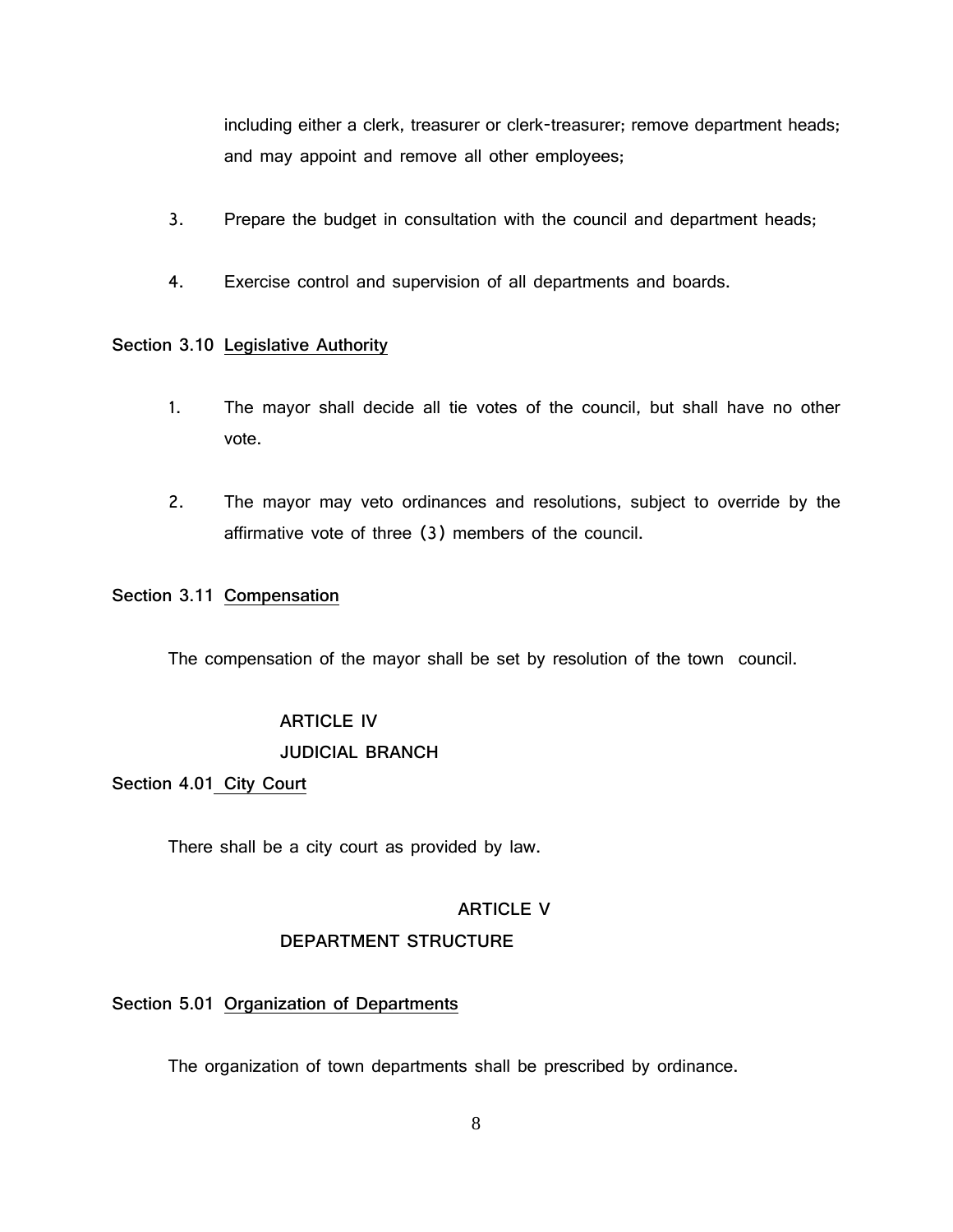# **ARTICLE VI GENERAL PROVISIONS**

#### **Section 6.01 Amendment of Charter**

This Charter may be amended only by the voters, as prescribed by law.

# **Section 6.02 Effective Date**

This Charter shall become effective on July 1, 2007.

#### **Section 6.03 Oath of Office**

Before entering upon the duties of office, all elected town officials shall take and subscribe to the oath of office as prescribed in Article III, Section 3 of the Constitution of Montana.

#### **Section 6.04 Severability**

If any provision of this Charter is held invalid, the other provisions of this Charter shall not be affected thereby. If the application of the Charter, or any part of its provisions, to any person or circumstance is held invalid, the application of the Charter and its provisions to other persons or circumstances shall not be affected thereby.

# **ARTICLE VII**

#### **TRANSITION PROVISIONS**

### **Section 7.01 General Transition**

Transition to this charter form of government shall be as prescribed by law. The Mayor